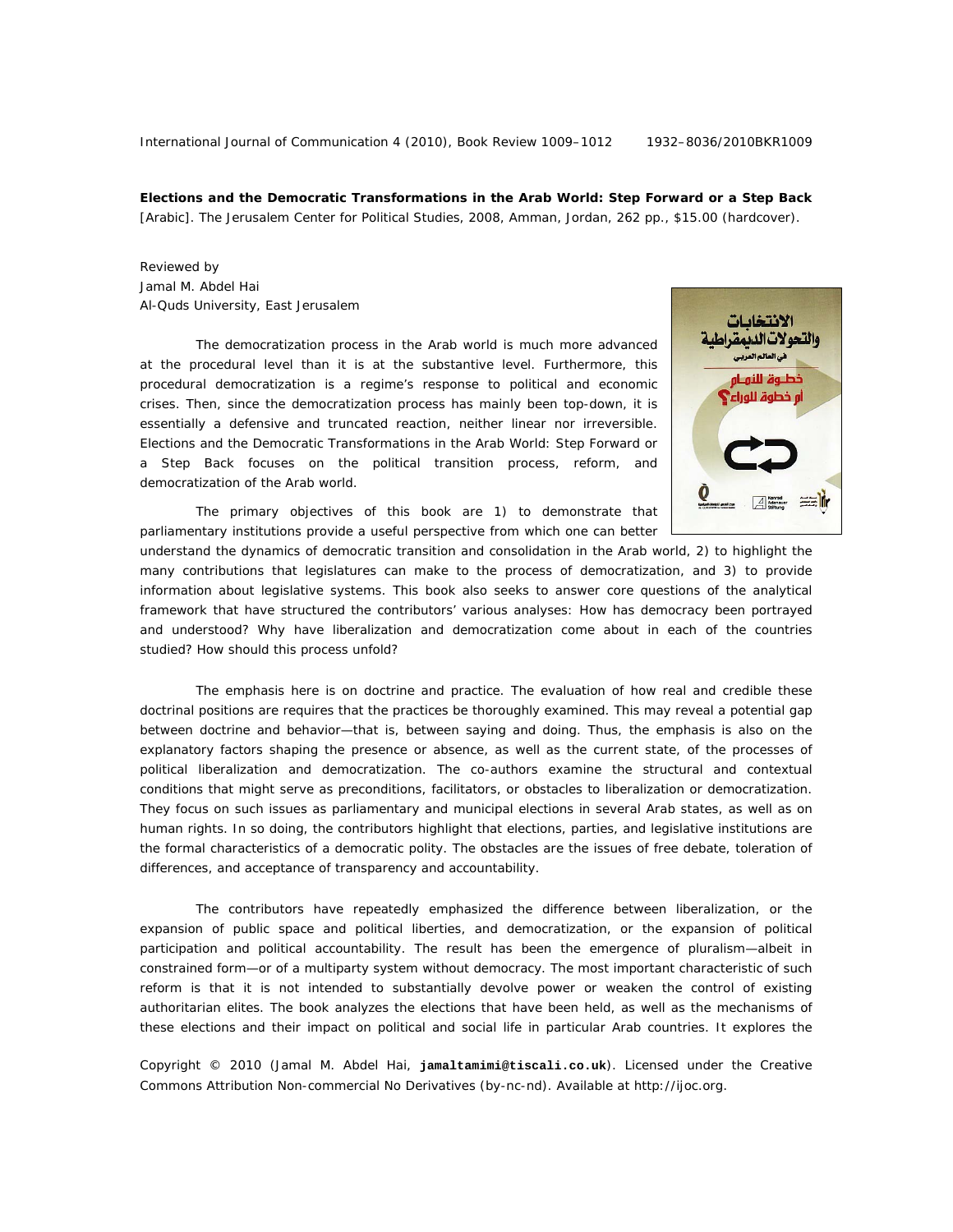context of the elections and their impact on the processes of political reform and democratization. It then moves on to discuss the legislation and constitution of the elections, debating the constitutional values of democracy in the Arab world. Therefore, the contributors investigate the degree of fairness and transparency in elections, as well as the extent of representation in parliaments or councils these elections achieve for the various segments and categories of people.

 Moreover, the book focuses on the size of the political and social forces and their influence in the Arab communities. It examines the role of specific political groups, concentrating on political Islam by investigating the impact of the Islamic movements' participation in—or their boycott of—the political systems, as well as the impact this participation or non-participation has on the Islamic movements themselves. The objective here is to question whether these Islamic movements have benefited from their engagement in the political process, or if they have paid a price for this engagement due to the process's level of popularity. Ghanim Jawad, the manager of the Khoi'i Organization, a culture and human rights organization in London, contributes by analyzing the concept of elections in the Shiite community within the framework of political Islam in the Arab region. Mohammed Abu Roman, an expert in Islamic movements, provides research on the other features of political Islam.

The book offers several analytical views of a number of Arab and foreign contributors and stakeholders in the question of reform and democratization in 10 Arab countries and three foreign countries: Jordan, Egypt, Yemen, Saudi Arabia, Oman, Morocco, Iraq, Palestine, Lebanon, and Kuwait, as well as the Netherlands, Germany, and the UK. Furthermore, the book examines the effects of 2005–2007 municipal and parliamentary elections in Saudi Arabia, Iraq, Morocco, Palestine, and Jordan.

The book also examines the elections from the perspective of women, in terms of the development of women's political participation in Arab societies through parliament, the organization of local government, and municipal management. A special chapter is devoted to the political participation of women in the Arab world. Falak al-Jama'ani, a member of the Jordanian council, presents her personal experience, while Dr. Idris al Krini of Moroccan Marrakech University provides insight into the benefits of a proportionate system for empowering the woman representative in parliament.

The book's contributors confirm that much of the region has experienced significant liberalization during the last two decades, as well as many smaller degrees of democratic reform. The result is a state in which degrees of political pluralism do exist, but meaningful political participation and accountability are generally absent from the political process. The contributors suggest that the growth of multiple centers of autonomous social institutions can counterweigh the power of the state, sustaining greater pluralism and providing an organizational foundation for the articulation of various group interests. Autonomous social organization also provides a possible framework for resisting authoritarian state power, or perhaps, for forcing the state elites to accommodate influential social groups.

They also recommend the minimum criteria to validate the election process in the Arab world: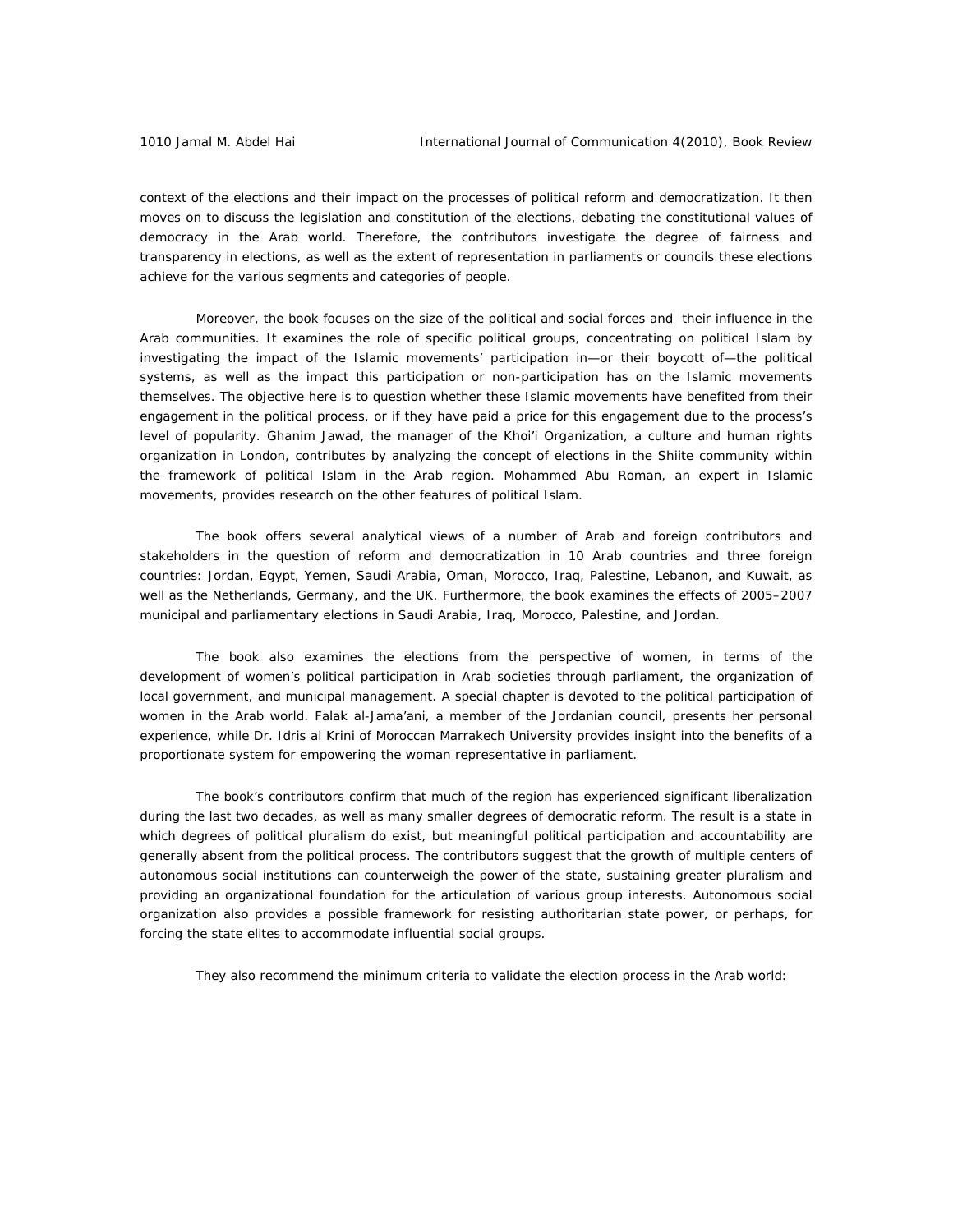- Emphasize the importance of the expansion of the electoral process in the Arab world and the necessity for it to continue, regardless of the deficiencies and violations that have mired it thus far.
- Stress the necessity for creating a secure political and social environment that allows for freedom of expression, freedom of opinions, freedom of organization, and freedom of gathering.
- Foster an environment based on political pluralism and intellectualism.
- Create an environment that allows diversity and protects individual and group rights.
- Ensure an environment that guarantees civil, political, economic, social, and cultural human rights.

Further, the contributors suggest that legislatures can effectively contribute to the political reform process in significant ways by undertaking the following specific actions:

- Improve society's ability to express political demands, as well as to follow and influence debates on public policy issues.
- Enhance the political system's capacity to process and satisfy societal demands.
- Provide channels through which the actions of the executive branch can be subjected to oversight.
- Contribute to the regulation and management of political conflict.

Therefore, the conclusion of the contributors is that Arab parliaments can make a critical contribution to the strengthening of the institutional capacity of political parties and, in so doing, improve society's ability to articulate and aggregate political demands. Consequently, through participation in a legislature, parties can develop their capabilities. They can mobilize the expertise and information that will enable them to submit detailed programs and concrete policy proposals that will enhance both their credibility and their ability to affect public policy debates. Arab parliaments are also expected to offer avenues and mechanisms through which conflicts can be resolved peacefully. When they achieve this, they can serve as an example to the wider society.

The political legislations and measures should ensure that the following circumstances are in place in Arab countries:

• Freedom of the press and the autonomy of the information must be guaranteed as an embodiment of the peoples' right to knowledge.